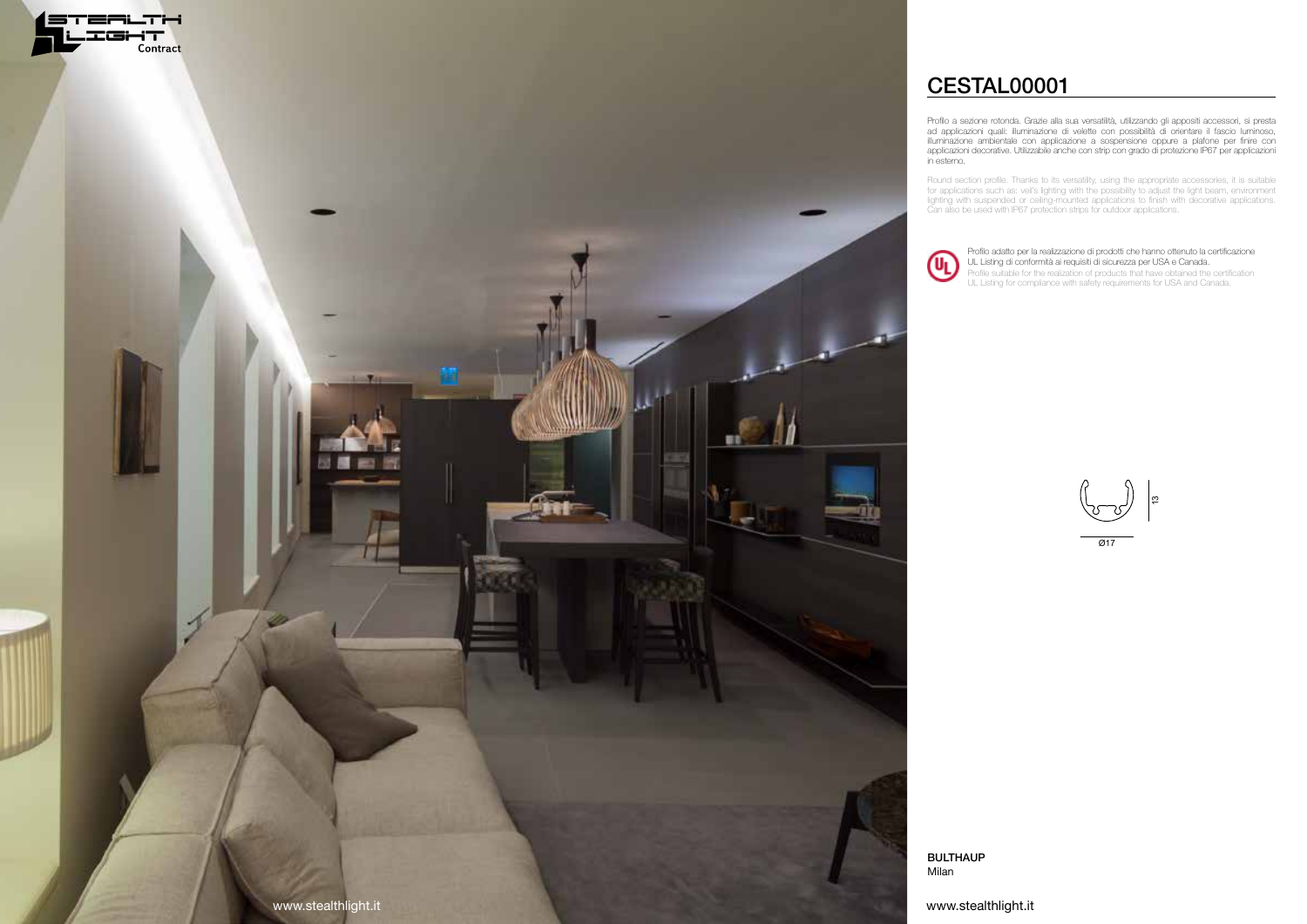Estruso in alluminio

Extruded aluminum  $\varnothing$ 17 × 13 mm

Fino a 6 metri Up to 6 meters





 $\mathcal{F}_{\mathcal{F}}$ 

FINITURE FINISHING

 $---.A1$   $---.A5$ 



### Materiale: Material:

Dimensione: Dimension:

All. Anodizzato Anod. aluminum Nero **Black** 

Lunghezza: Length:

Tipi di installazione: Types of installation:

CROMALINE









## CESTAL00001







Stondata - opalina Rounded - opal







www.stealthlight.it www.stealthlight.it





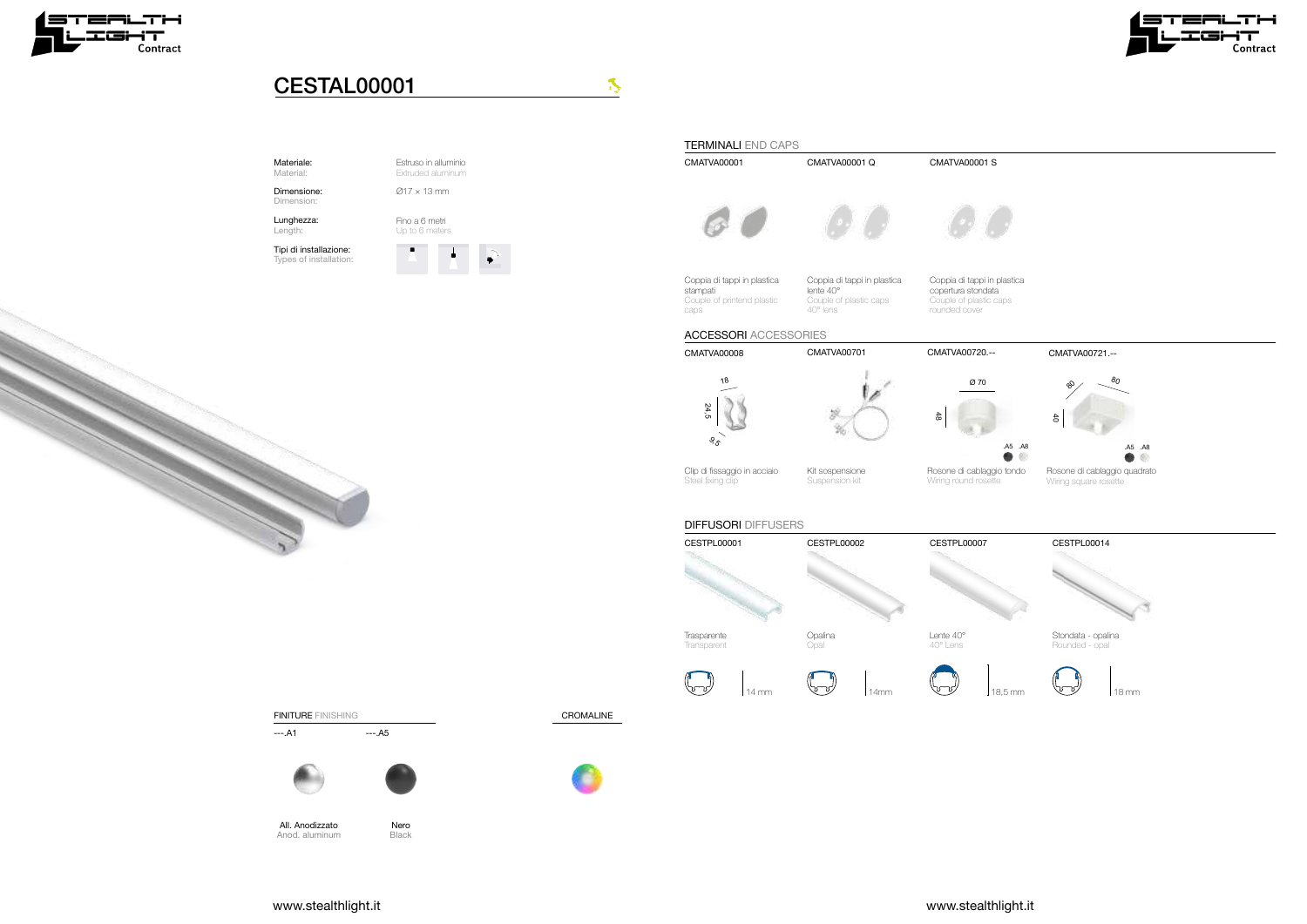







CESTAL00001

CMATVA00701



www.stealthlight.it

### SOSPENSIONE SUSPENSION